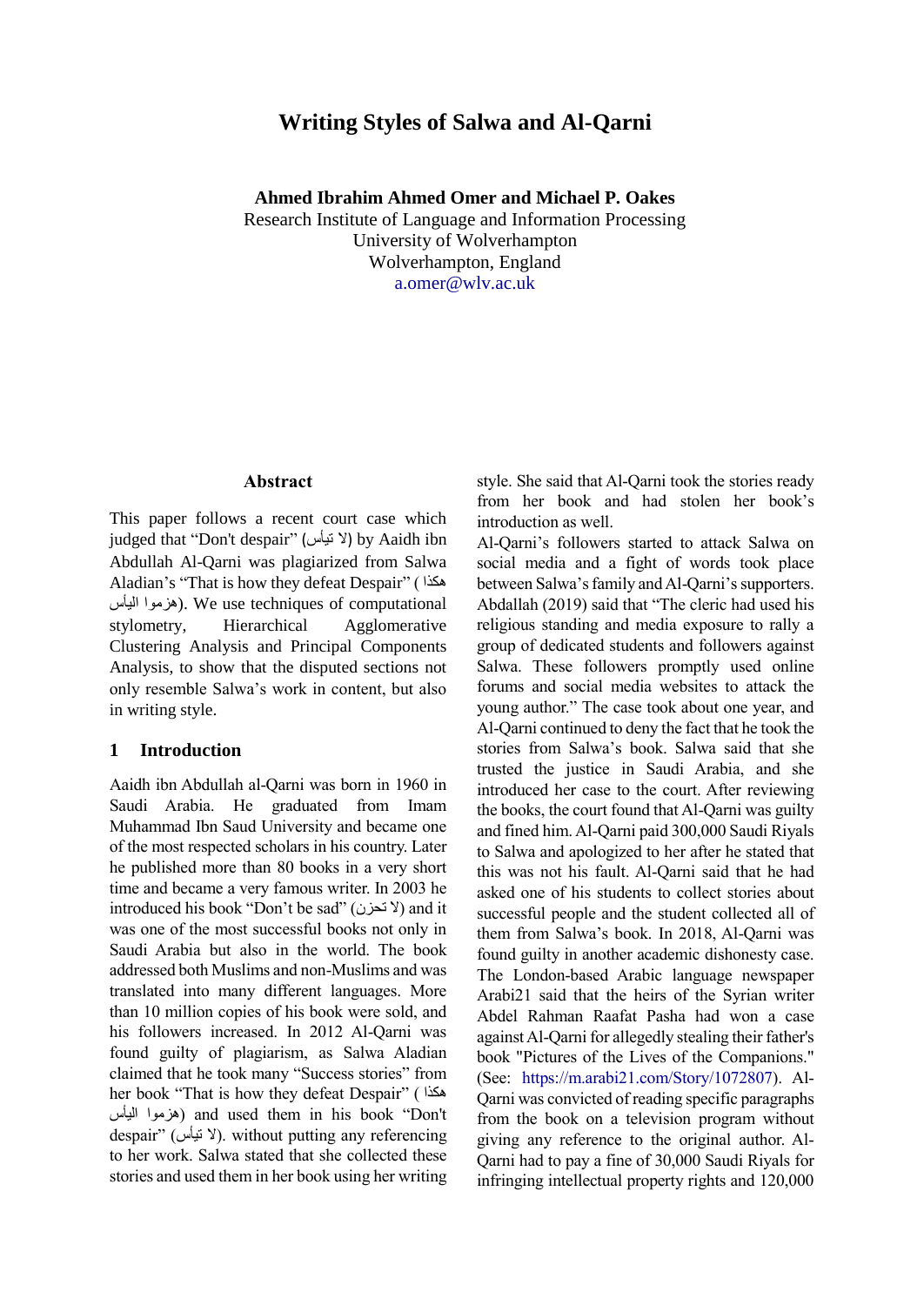Saudi Riyals to Abdel Rahman Raafat's family, in addition to the obligation to stop broadcasting or rebroadcasting the program. "After five years of litigation, we got a verdict against one of the preachers on behalf of a group of heirs. The preacher raided a book by their father, may Allah have mercy on him, and the judge sentenced him to a fine of 30 thousand, and ordered compensation of our client with 120 thousand, and we will ask for more than this" said lawyer Abdul Rahman Al-Lahim, who was appointed by the heirs of Pasha.

# **2 Related Work**

Ouamour and Sayoud (2012) tested different character and word features using an SMO-SVM classifier on text samples extracted from textbooks. These features included character bigram and rare words. The texts were collected from ten different authors who wrote their texts in the domain of travel. Sayoud (2012) also studied the difference in writing style between the Quran (The Muslim holy book) and the Hadith (sayings of the Prophet Muhammad). In his experiments, he extracted four segments from each book and used a hierarchical clustering algorithm to cluster the text according to style. For each book, four segments were extracted. In the first experiment, Sayoud investigated the use of discriminative words such as 'those' ( الذين) and the word 'earth' ( الأرض). He noticed that these words appeared more often in one of the books than in the other, so he decided to use them as a feature set. In the second experiment, he used word length to discriminate between the two styles. Finally, in the third experiment, he used a new parameter called COST. The COST parameter is a cumulative distance measuring the similarity between the ending of one sentence and the ending of the next. This gives an estimation measure of the poetic form of the text. When Arabic poets write a series of poems, they make a termination similarity between the neighboring sentences of the poem, such as the final syllable or letter. This known in Arabic as rhythm or "Qafeia".

Hadjadj and Sayoud (2016) also investigated the authorship of the Quran and the Hadith, implementing two experiments to explore whether their writing styles are similar of different. The first experiments used Manhattan centroid distance and the SMO-SVM classifier, while the second experiment used hierarchical agglomerative clustering. Three main features were extracted from the dataset: interrogative words, the

discriminative words, and COST. The purpose of Sayoud's experiments on the Quran and Hadiths was to challenge the assumption that the Quran was invented by the Prophet Mohammed (and therefore not handed to him by God). He tried to show that the books have two distinctive styles and therefore could not have been written by the same author (Sayoud, 2017).

Alwajeeh, Al-Ayyoub, and Hmeidi (2014) manually collected texts from Arabic news websites. The texts consisted of 500 different articles written by five different authors. They then ran their data through two well-known classifiers, i.e. Naïve Bayes and SVM. In their experiment, they achieved near-perfect accuracy for both classifiers. AbdulRazzaq and Mustafa (2014) claim to be the first to the use classic Delta distance (Burrows, 2002), a measure of difference between two texts, to find the authorship of Arabic texts. In their study, they demonstrated the suitability of this method for Arabic texts by using a database containing 30 books written by five different authors. The results showed that word bigrams and word trigrams were the most suitable features for Arabic authorship studies. Rabab'ah *et al.,* (2016) used two common approaches, i.e. BOW and Stylometry Features (SF), to find authorship in Arabic tweets. The authors collected tweets from twelve famous Arabic Twitter users, professionals working in different fields, e.g. religion, politics, sport, academia, and music, each with many followers. Some of the features were extracted by the morphological analysis tool MADAMIRA (Pasha *et al.*, 2014). This tool returns useful information about the words like aspect, gender, mood, and part of speech. Other features like the unigram and BOW were extracted using the Weka tool (Hall *et al.*, 2009). The following classifiers were tested to find which set of features produced the highest accuracy: Naïve Bayes, Decision trees, and SVM. The results show that combining all the feature sets they computed yields the best result.

Shrestha et al. (2017) used Convolutional Neural Networks (CNNs) to perform authorship attribution task of tweets. They used character ngrams as the feature set and provided a strategy to improve model interpretability by estimating the importance of input text fragments in the predicted classification. The results showed that CNNs outperformed the previous methods.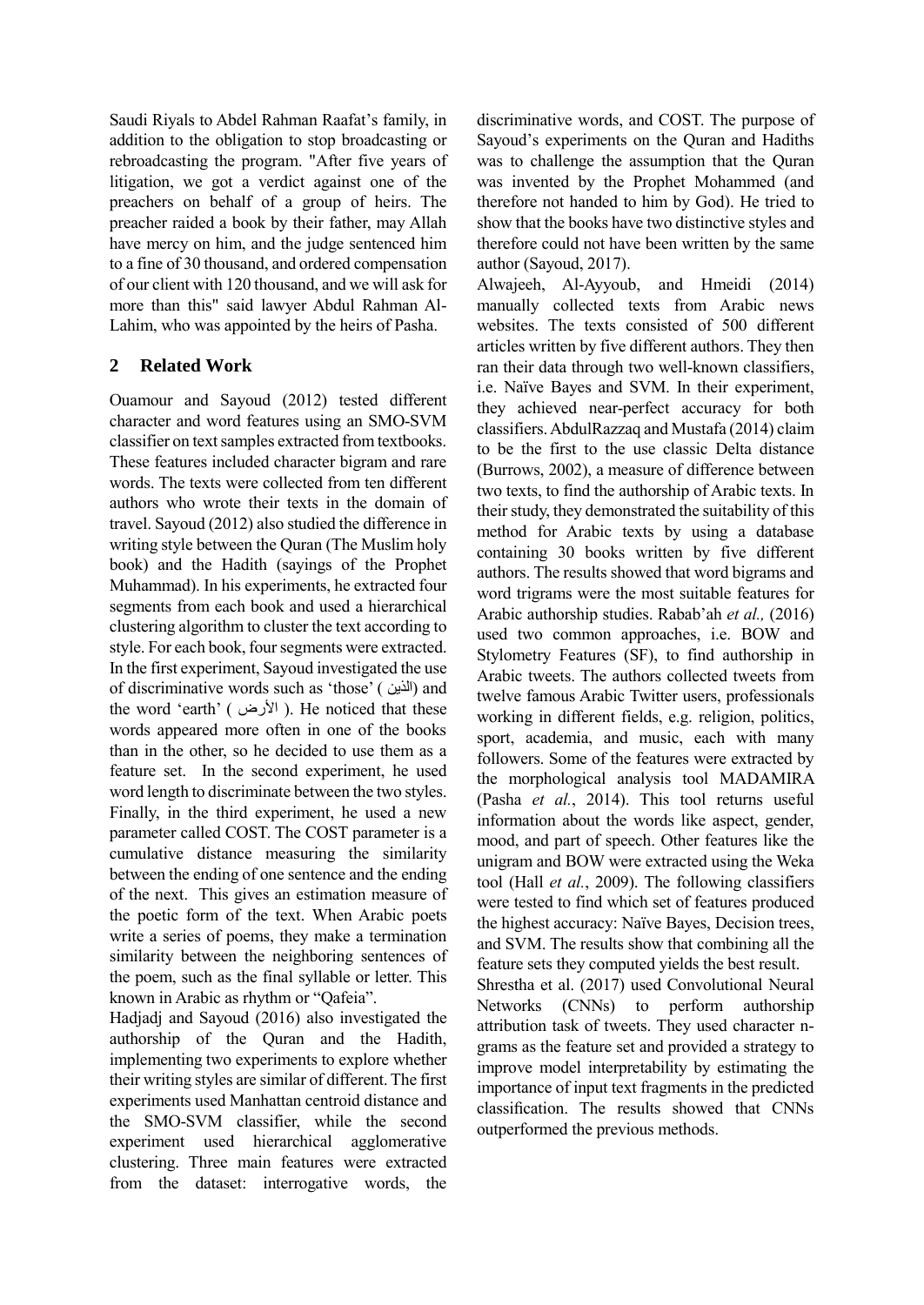## **3 Corpus Description**

To build the experimental corpus we used some sample texts from Salwa's book "That is how they defeat the Despair" (هكذا هزموا اليأس ) and sample texts from Al-Qarni's books "Thirty reasons for happiness" (للسعادة سبب ثالثون (and "Characters from the Holy Quran" (شخصيات من القرآن الكريم). In addition, four samples from the disputed text were taken from the document produced by Salwa to compare the plagiarised text with her book. The length of each sample in the corpus was 2000 words. Table 1 shows the texts which were used in the experiments:

| Text               | <b>Book</b>   | Author         |
|--------------------|---------------|----------------|
| X 1 1              | The disputed  | $\gamma$       |
|                    | text          |                |
| $X_2$ <sup>1</sup> | The disputed  | $\overline{?}$ |
|                    | text          |                |
| $X_3_1$            | The disputed  | $\overline{?}$ |
|                    | text          |                |
| $X_4$ <sup>1</sup> | The disputed  | $\gamma$       |
|                    | text          |                |
| $Q_1$ 10 15 $1^1$  | Thirty        | Al-Qarni       |
|                    | reasons for   |                |
|                    | happiness     |                |
| Q 1 3 8 1          | Thirty        | Al-Qarni       |
|                    | reasons for   |                |
|                    | happiness     |                |
| $Q_2_30_40_1$      | Characters    | Al-Qarni       |
|                    | from the Holy |                |
|                    | Quran         |                |
| $Q_2$ 15 25 1      | Characters    | Al-Qarni       |
|                    | from the Holy |                |
|                    | Ouran         |                |
| $Q_2_3_9_1$        | Characters    | Al-Qarni       |
|                    | from the Holy |                |
|                    | Quran         |                |
| $S_30_40_1^2$      | That is how   | Salwa          |
|                    | they defeat   |                |
|                    | the despair   |                |
| $S_45_56_1$        | That is how   | Salwa          |
|                    | they defeat   |                |
|                    | the despair   |                |
| $S_15_25_1$        | That is how   | Salwa          |
|                    | they defeat   |                |
|                    | the despair   |                |

<sup>1</sup> Q\_1\_10\_15\_1 means the sample was taken from the first book of Alqarni pages from 10 to 15

 $\overline{\phantom{a}}$ 

| S 60 71 1                        | That is how Salwa          |  |
|----------------------------------|----------------------------|--|
|                                  | they defeat<br>the despair |  |
|                                  |                            |  |
| S 90 100 1                       | That is how Salwa          |  |
|                                  | they defeat<br>the despair |  |
|                                  |                            |  |
| <b><del>.</del></b> 11<br>$\sim$ |                            |  |

Table 1: Corpus Description.

In these experiments, we used Principal Components Analysis (PCA) to find whether the disputed texts would cluster with Al-Qarni's texts or with Salwa's text. We also used cluster analysis using the hierarchical agglomerative algorithm and the classic Delta intertextual distance measurement to cluster the texts according to textual similarity which is a proxy for writing style.

### **3.1 PCA Analysis Using the Most Frequent Words**

Principal component analysis (Everitt, 2006) is a feature extraction technique. Sets of features (such as most frequent words) tend to co-occur in similar documents, and together they make up a principal component. This technique can be used to reduce the dimensionality of many variables by ranking and sequentially extracting the components according to how much they contribute to the overall variance in the model. The features which show up more in a specific group of texts and show up less in another group are used to discriminate between the texts. PCA is very useful when we have little data, and we had few texts to compare between Salwa's style and Al-Qarni's style. It would have been better if we could have used all the texts from the book La-Tayaas, but the decision of the court made it very difficult to find the whole book. Thus we used the texts which were produced by Salwa to compare her book with Al-Qarni's book and used the PCA technique to extract the most important features from these texts. The initial feature set which we used to discriminate between the two authors was the most frequent words. Figure 1 shows that the disputed texts which were represented by  $X_1, X2_1, X3_1,$  and X4\_1 were placed on the right-hand side together with Salwa's samples. It is possible to plot the texts and the words which most characterize them on the same graph. Words which occur frequently in the texts are plotted near those texts, and those which

<sup>2</sup> S\_30\_40\_1 means the sample was taken from Salwa's book pages from 30 to 40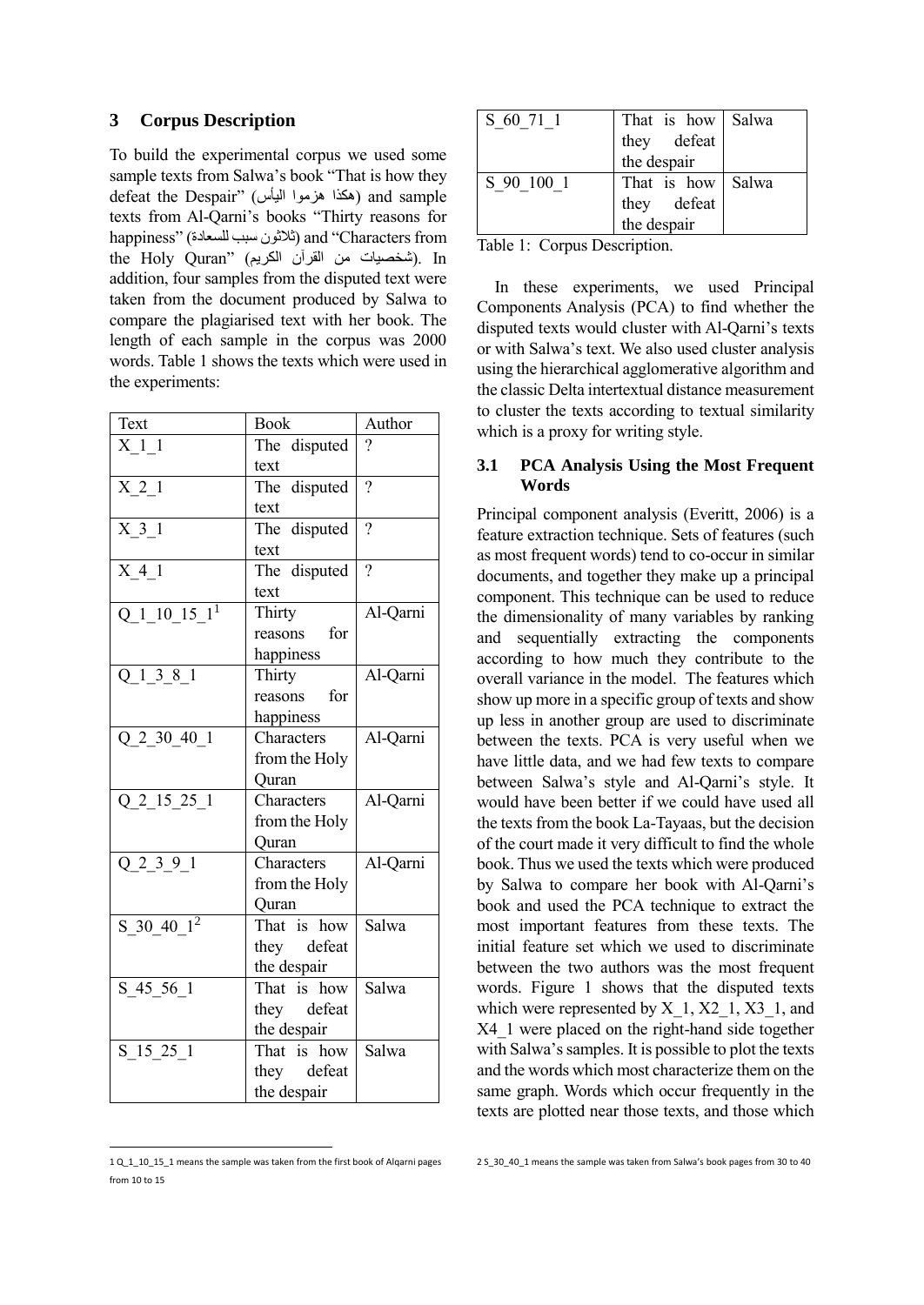occur infrequently in those texts are plotted far away. The axes show how correlated the texts and words are with each principal component. In figure 1, the most useful extracted words are shown together with the different samples. Figure 1 shows that the writing styles of Salwa and Al-Qarni can be distinguished by the words of the first principal component, since Al-Qarni's texts appear on the left, and Salwa's texts (including the disputed samples) appear on the right. The following list of words was seen on Salwa's side:

 :غير /Not :لم / is Which :أنه/ Before :قبل / With :مع :التي/ All :كل/ Between :بين / To :إليه / In :في/ Except Which was/ كانت: Was / لها: For it

This list of words was seen on Alqarni's side: إن: So / إذا: If / أو: Or / عند: Have / فال: Not/ لك: For you/ علي: On/ الي: To/ هذا: This/ ال: Not / بها: On :وما /Except :إال/ Oh :يا /He :هو /How :كيف /that And not/ وقال: Said/ يقول: Is saying/ لما: When.



#### **3.2 PCA Using Morphemes**

In this experiment we used the Farasa tool (Abdelali *et al.,* 2016) to extract the different morphemes contained in words as the feature set to discriminate between the two authors. For example the following morphemes ( $\leftrightarrow \leftrightarrow$  ) were observed on Salwa's side on the graph, while the morphemes ( ون/ ف/ل /وا) were on Alqarni's side. The following PCA graph (figure 3) shows the results obtained using this feature set. Once again, the disputed texts appeared on Salwa's side of the graph, showing that they were written in her writing style.



Figure 2 PCA using morphemes

#### **3.3 Cluster Analysis Using the Most Frequent Words**

In this experiment we used the Hierarchical Agglomerative Clustering Algorithm (HACA) (Everitt, 2005) to cluster the texts according to style. The most frequent words were used as a feature set and the classic Delta measure was used to measure the distance between the different texts. HACA displays the texts under analysis in a form of upside-down tree called a dendrogram, where the leaves are the texts and the branches show the distances between them. Thus, texts in a similar writing style will be placed close together, and dissimilar texts will be placed far apart. From figure 4, it is clear that the disputed tests  $X_1, X_2, X_1, X_2, X_1, X_2, X_1, X_2, X_1, X_2, X_1, X_2, X_1, X_2, X_1, X_2, X_1, X_2, X_1, X_2, X_1, X_2, X_1, X_2, X_1, X_2, X_1, X_2, X_1, X_2, X_1, X_2, X_1, X_2, X_1, X_2, X_1, X_2, X_1, X_2, X_1, X_2, X_1, X_$ X3, and X 4 were clustered under the same branch which contained Salwa's samples. In addition to that, the samples were mixed with Salwa's samples, and they did not form a subset group. The samples which were taken from Al-Qarni's books were clustered together, and as we can see the samples from the first book formed a subset group and the samples from the second book also did so. This indicates that the stories of the "successful people" were taken from the book together with Salwa's style and very little paraphrasing was done for the texts. Salwa stated that she collected these stories and wrote them using her style to motivate the readers, and Al-Qarni took her effort without even putting any reference.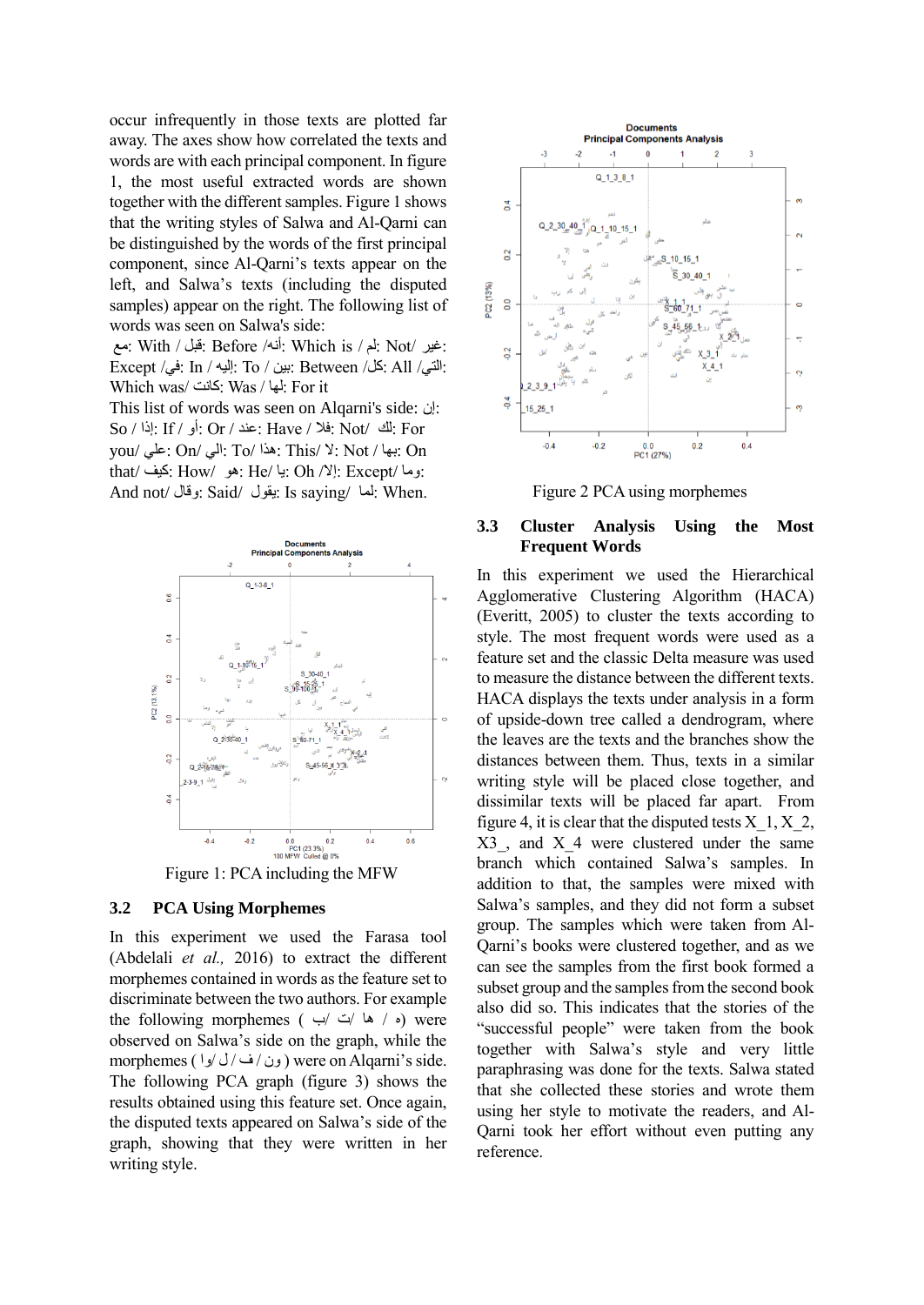

Figure 3: Cluster analysis using MFW

#### **4 Conclusion**

In this paper we introduced a recent case which occurred between two Saudi writers. Al-Qarni who is a very famous writer in Saudi Arabia was found guilty after the young female writer Salwa introduced a case against him to the court. To investigate Salwa's claim we collected some texts written by Al-Qarni and others written by Salwa to find which texts the disputed texts were more similar to. We used different features including single words, and morphemes contained in words. In addition, two different methods were used to do the analysis namely Hierarchical Agglomerative Clustering Analysis and Principal Component Analysis.

To sum up, Al-Qarni confirmed that the stories were taken from Salwa's book as the designated student for the task of collecting them took all the stories from one source which was Salwa's book. This was a problem mentioned by Al-Qarni himself, but another problem was that, as we can see from the results above, the collected stories were included in Al-Qarni's book without doing more paraphrasing to reproduce the stories in Al-Qarni's writing style. This made Salwa's fingerprint still visible in the texts, as we saw when the disputed texts clustered together with the texts in Salwa's branch of the HACA dentrogram, and the disputed texts appeared on Salwa's side of the PCA plot.

#### **References**

Abbasi, Ahmed, and Hsinchun Chen. "Applying authorship analysis to extremist-group web forum messages." IEEE Intelligent Systems 20, no. 5 (2005): 67-75.

- Abdallah, Mariam. 2019. Academic Theft!. [online] Muftisays.com. Available at: https://www.muftisays.com/forums/77-taqleed- the-straight-path/9852-academic-theft.html [Accessed 27 Feb. 2019].
- Abdelali, Ahmed, Kareem Darwish, Nadir Durrani, and Hamdy Mubarak. "Farasa: A fast and furious segmenter for arabic." In Proceedings of the 2016 Conference of the North American Chapter of the Association for Computational Linguistics: Demonstrations, pp. 11-16. 2016.
- AbdulRazzaq, Ammar Adil, and Tareef Kamil Mustafa. "Burrows-Delta Method Fitness for Arabic Text Authorship Stylometric Detection." (2014).
- Albadarneh, Jafar, Bashar Talafha, Mahmoud Al-Ayyoub, Belal Zaqaibeh, Mohammad Al-Smadi, Yaser Jararweh, and Elhadj Benkhelifa. "Using big data analytics for authorship authentication of arabic tweets." In Proceedings of the 8th International Conference on Utility and Cloud Computing, pp. 448-452. IEEE Press, 2015.
- Al-Qarni, Aaidh. "Don't be sad." Saudi Arabia: International Islamic Publishing House (2003).
- Burrows, John. "'Delta': a measure of stylistic difference and a guide to likely authorship." Literary and linguistic computing 17, no. 3 (2002): 267-287.
- Eder, Maciej, Jan Rybicki, and Mike Kestemont. "Stylometry with R: a package for computational text Analysis." R journal 8, no. 1 (2016).
- El-Fiqi, Heba, Eleni Petraki, and Hussein A. Abbass. "A computational linguistic approach for the identification of translator stylometry using Arabic-English text." In 2011 IEEE International Conference on Fuzzy Systems (FUZZ-IEEE 2011), pp. 2039-2045. IEEE, 2011.
- Everitt, Brian S. An R and S-PLUS® companion to multivariate analysis. Springer Science & Business Media, 2006.
- Hadjadj, Hassina, and Halim Sayoud. "Towards an authorship analysis of two religious documents." In 2016 8th International Conference on Modelling, Identification and Control (ICMIC), pp. 369-373. IEEE, 2016.
- Ouamour, Siham, and Halim Sayoud. "Authorship attribution of ancient texts written by ten arabic travelers using a smo-svm classifier." In 2012 International Conference on Communications and Information Technology (ICCIT), pp. 44-47. IEEE, 2012.
- Pasha, Arfath, Mohamed Al-Badrashiny, Mona T. Diab, Ahmed El Kholy, Ramy Eskander, Nizar Habash, Manoj Pooleery, Owen Rambow, and Ryan